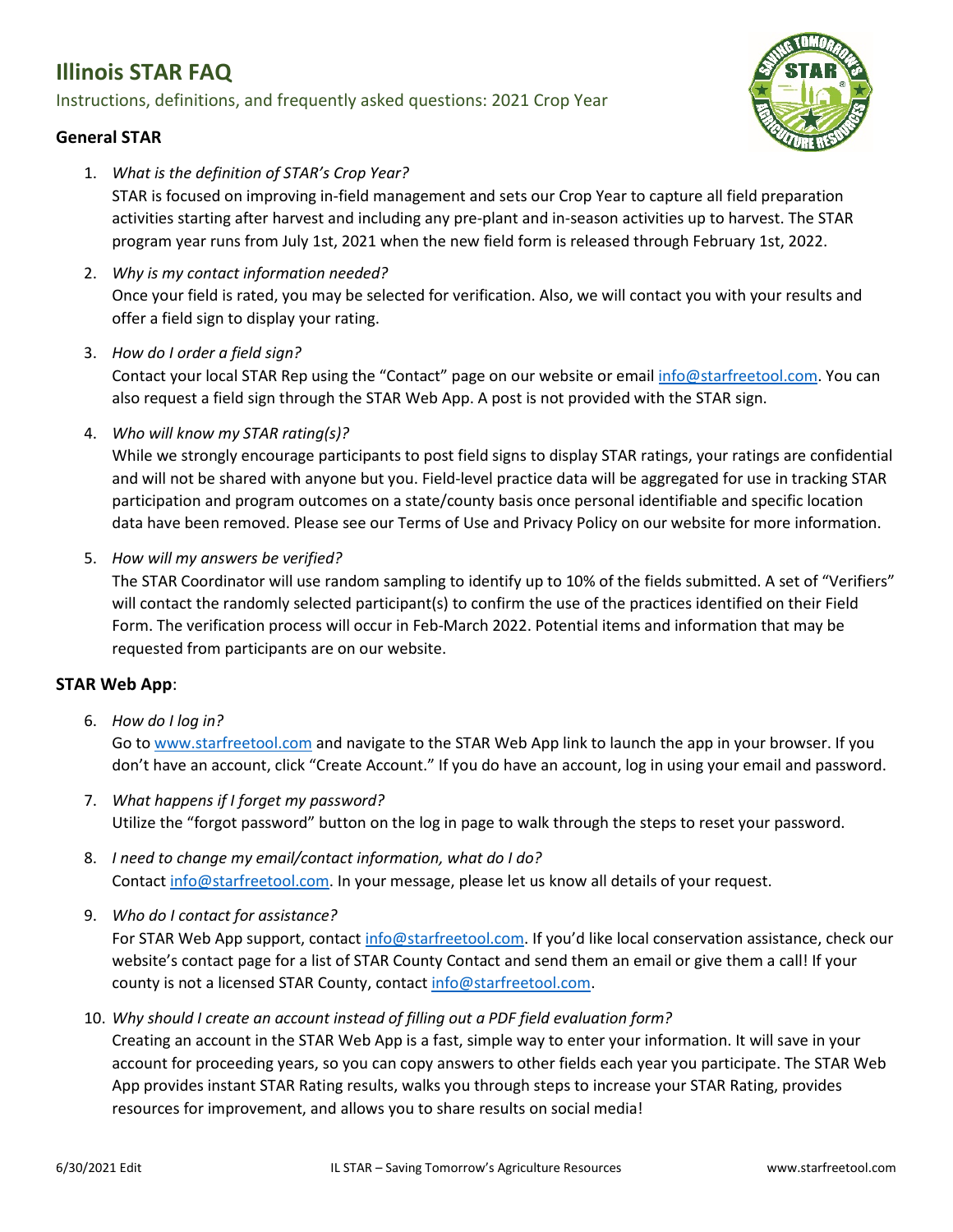#### **Fillable PDF/Hard Copy Field Evaluation Form**

- 11. *Should I mark something on each section of the field evaluation form?* Yes, it is very important to mark all applicable activities in each section. Separate forms should be completed for each field you would like rated.
- 12. *Why am I asked to sign and date the Field Form?*

Your signature acknowledges that you have completed the form as accurately as possible and that you understand your field may be randomly selected for verification.

*13. Field Evaluation Form Questions:*

**Section 9 – Conservation and Management Practices**: This section includes several recommended practices to reduce nutrient and soil loss in addition to the in-field management practices that STAR prioritizes. Items should be checked only if applicable to the individual field being evaluated. The first eight items on the list should only be checked if they are still functioning as intended.

- Having a "Conservation Plan" is good, but checking this item assumes it is being implemented in such a way that reduces sheet and rill erosion to "T." The soil loss tolerance rate (T) is the maximum rate of annual soil loss that will permit crop productivity to be sustained economically and indefinitely on a given soil. Erosion is considered greater than T if either water (sheet and rill) erosion or wind erosion rate exceeds the T.
- "Attended soil or nutrient management meeting/field day" may have been any meeting that includes some discussion or recommendations related to soil, nutrient use, tillage, or cover crops, including field days, no matter the length of time. It should have been within the past year at the time of completing the form and counts for every field evaluated.
- "A written nutrient management plan" is often completed with the help of a retailer or private consultant and does not have to be an NRCS 590 plan. STAR recognizes it is best if the person helping with any advice is a Certified Crop Advisor.
- "Enrolled in a Federal, State, or Local Conservation Program" includes NRCS programs such as CSP and EQIP, state programs such as PFC, and local programs such as Precision Conservation Management (PCM).
- "Completed 2020 STAR Form" is to be checked only if it was completed for this specific field.

**Section 10 – Crop Rotation**: Rotating crops helps to improve above-ground and below-ground diversity. Ideally, a field would never have more than two continuous years of a crop (one exception would be continuous forage or hay). Incorporation of a winter hardy crop, such as wheat, or perennial crop into a corn/soy rotation offers several benefits including, but not limited to, improved soil structure, increased organic matter, greater diversity of soil biology, and reduced nutrient loss. The "Other" crop could be milo, sunflowers, canola, etc.

**Section 11 – Cover Crops**: A cover crop credited for the 2021 Crop Year must have been planted and established in the late summer or fall of 2020, which means it must have had some growth before spring planting. According to NRCS Practice Standard Code 340, "established" means the cover crop was planted "in a timely matter and when there is adequate moisture to establish a good stand." Planting dates for the likelihood of "adequate establishment" will vary by the species and geographic location. It is best to use winter hardy species, including annual ryegrass, cereal rye, etc., as these species provide more soil protection and nutrient capture over the winter months and into early spring than winter kill species. Cover Crop Resources:

[www.mccc.msu.edu/statesprovince/illinois](http://www.mccc.msu.edu/statesprovince/illinois)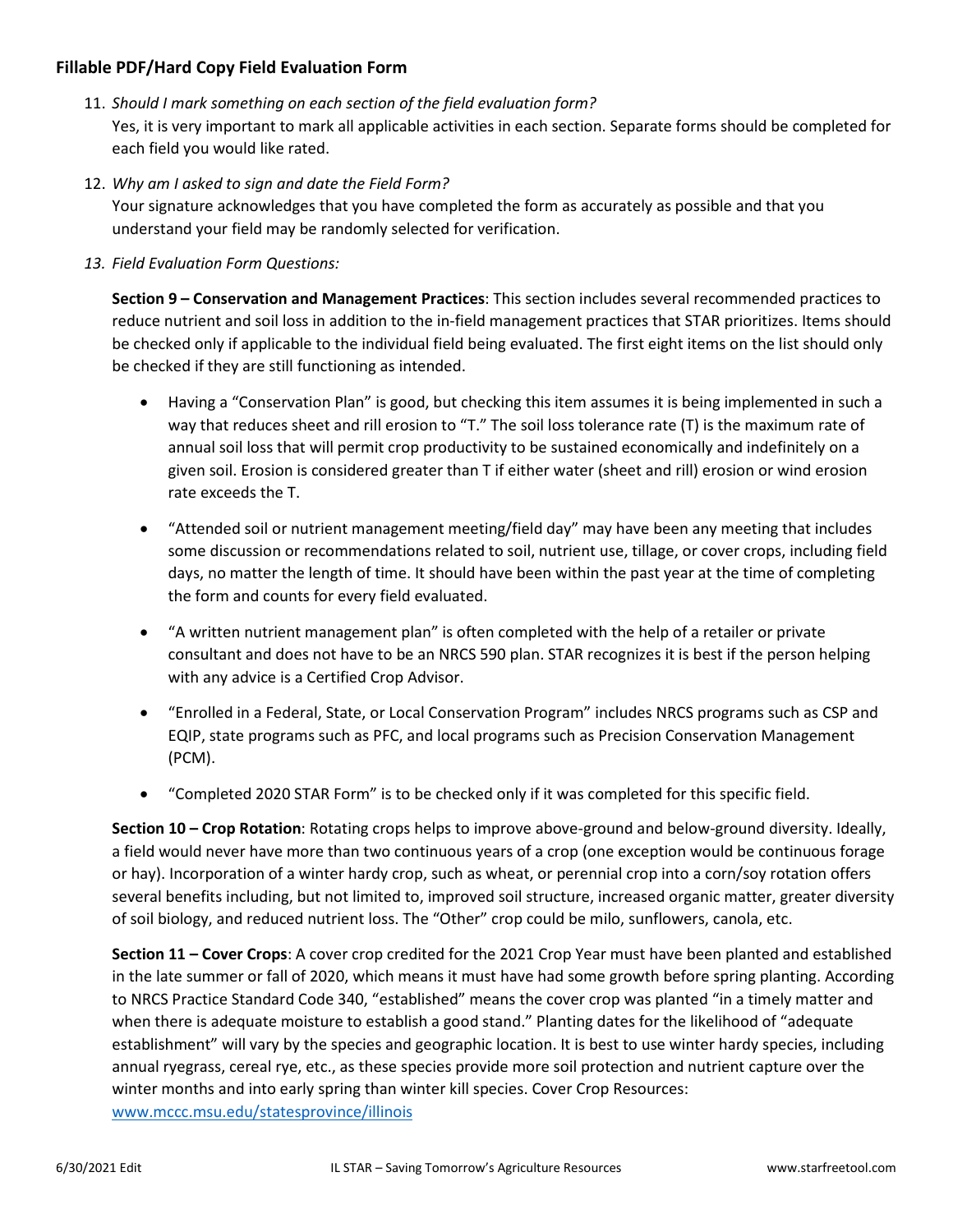**Section 11 – Cover Crops**: How do I record my cover crop species? Check the category that applies to your cover crops. If you planted cereal rye, mark "Winter hardy single species." If you planted cereal rye and clover, mark "Winter hardy – 2 or more species." If you planted cereal rye and radish, mark "Winter hardy – single species" and "winter kill single species." It should be noted that planting more than one species will encourage additional above and below ground biodiversity that may offer distinct soil health benefits when compared to single species.

**Section 11 – Cover Crops:** The longer a winter hardy species is actively growing, the more environmental benefits it provides, so we encourage termination of a winter hardy cover crop after spring planting (thus the participant "planted green"). It is important to note that termination timing is a very important aspect of successful cover crop management and we recommend utilizing the previously mentioned cover crop resources and/or reaching out to your local SWCD or NRCS office for technical assistance on cover crop mixes, seeding rates, planting guidelines, and termination strategies appropriate for your operation.

**Section 12 – Soil Sampling**: Soil samples should be collected for each field every four years or less. To reduce the uncertainty associated with in-field soil variability and to inform accurate nutrient management decisions, samples should always be taken from the same locations identified via GPS. We encourage spring or summer sampling to provide ample time to incorporate soil analyses into nutrient recommendations for the upcoming crop year. How do I know if my sampling was done with GPS? If your sampling is done by a soil testing or related service firm, it is likely done using GPS. The grid or zone sizes should be based on the University of IL Agronomy Handbook: extension.cropsciences.illinois.edu/handbook/

**Section 13 & 14 – Fall and Spring Tillage**: Minimal soil disturbance is recommended. No-till systems keep the soil covered and minimize soil loss due to wind and water erosion. We acknowledge that fertilizer tool bars are likely to be low disturbance (unless it is a shank-type) and we consider these applications (with the shank type exception) equivalent to no tillage. Strip-till systems also limit soil disturbance compared to full-width tillage systems, but should never be used on Highly Erodible Land, as the strips become a pathway for gullies to form. Any full width tillage on soybean stubble should be avoided when possible. If a cover crop is planted or manure is applied in the fall, a shallow tillage operation to incorporate has some benefit, but is still considered one tillage pass. Use of a strip freshener in the spring is considered the same as strip tillage, again with the assumption it is not Highly Erodible Land. Tillage done in small areas of a field, such as rut repair, is not considered part of a routine tillage system and is outside the scope of STAR.

**Section 15 – Fall/Winter Nutrient Management**: We discourage fall and winter application of fertilizers due to an increased risk of nutrient loss from rainfall on fields without an active crop. If applying MAP (11-52-0) or DAP (18-46-0) in the fall, it should be applied before December 1st. In wheat rotations, a top-dress nitrogen fertilizer application in February or early March with an active crop growing reduces the risk of nitrate loading to local waterways.

**Section 15 – Fall/Winter Nutrient Management**: If NH3 (anhydrous ammonia = 82-0-0) is used during the fall through February time period, it should be applied with an inhibitor and when the 4-inch soil temperature is below 50 degrees Fahrenheit. Though not recommended, if a fall through February NH3 application is made, it should represent no more than 50% of the total Nitrogen program.

**Section 15 – Fall/Winter Nutrient Management**: Manure/Biosolids are best applied in the spring when there is less likelihood of leaching or runoff. If Manure/Biosolids are to be applied in the fall through February time period, they should be injected or broadcast when the soil temperature is below 50 degrees Fahrenheit and if broadcast, they should be incorporated. Management of such applications should include soil tests to determine exact amounts of nutrients being added. Research on stabilizers used in conjunction with manure applications is inconclusive and the STAR Science Advisory Committee does not feel that the use of manure stabilizers is warranted at this time.